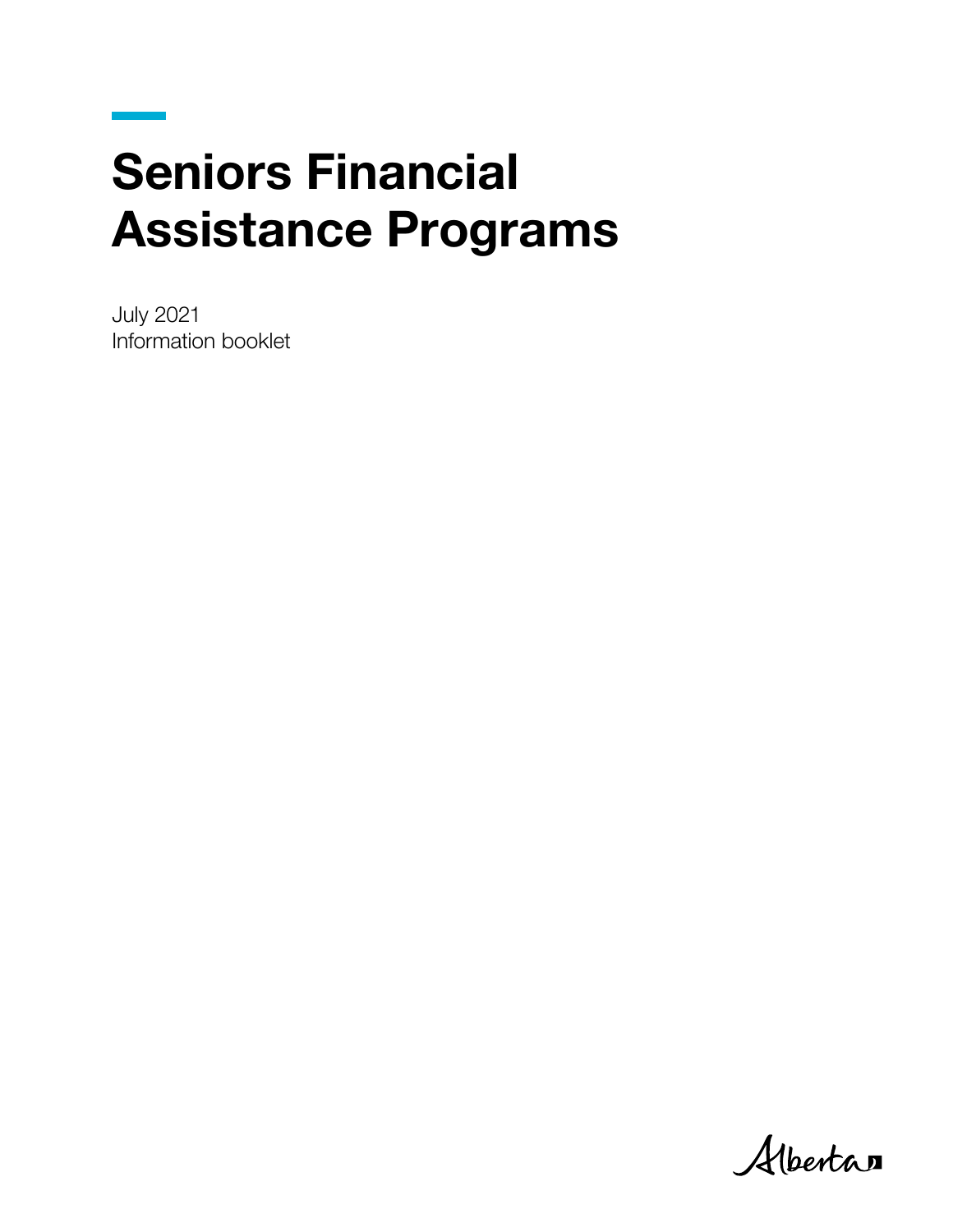# Table of Contents

| Seniors Financial Assistance programs 3              |  |
|------------------------------------------------------|--|
|                                                      |  |
|                                                      |  |
|                                                      |  |
|                                                      |  |
|                                                      |  |
| Dental and Optical Assistance for Seniors programs 6 |  |
| Special Needs Assistance for Seniors program 8       |  |
| Seniors Home Adaptation and Repair Program 9         |  |
|                                                      |  |
|                                                      |  |

The information contained in this publication is subject to change. The most recent information is available on the Seniors and Housing website at [alberta.ca/seniors-financial-assistance.aspx](https://www.alberta.ca/seniors-financial-assistance.aspx) or by calling the Alberta Supports Contact Centre at 1-877-644-9992.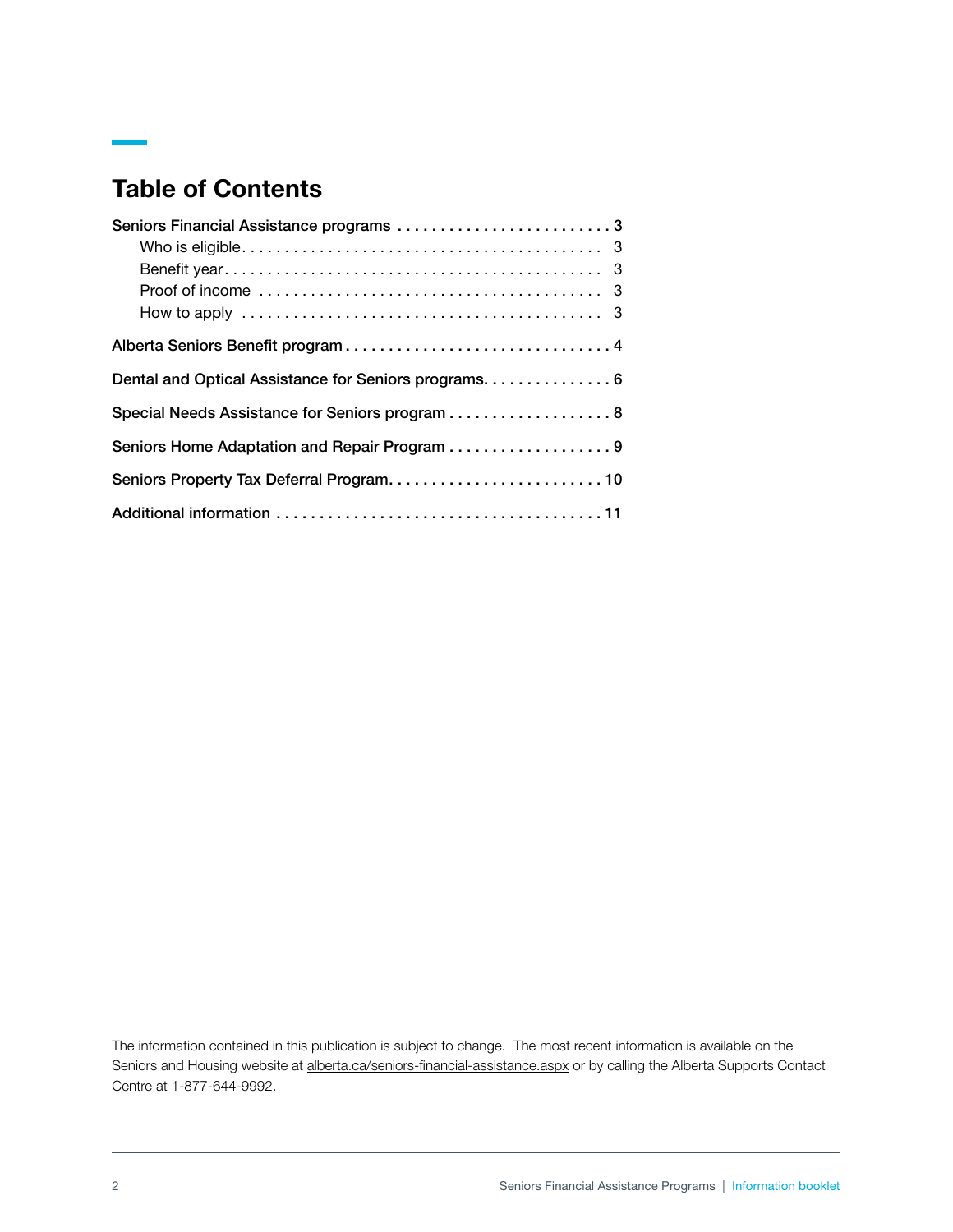# Seniors Financial Assistance programs

#### Who is eligible

This package allows you to apply for the following Seniors Financial Assistance programs:

- Alberta Seniors Benefit
- Dental and Optical Assistance for Seniors
- Special Needs Assistance for Seniors

You are eligible to apply for the Seniors Financial Assistance programs, if you meet all of the following criteria:

- You are 65 years of age or older.
- You have lived in Alberta for at least three months before applying.
- You are a Canadian citizen, or have been admitted into Canada for permanent residency (landed or sponsored immigrant).
- You and your spouse/partner have not chosen to defer receipt of the Old Age Security pension.

## Benefit year

Your previous year's income will be used to determine benefits for the benefit year, which runs from July 1 of the current year to June 30 of the next year.

## Proof of income

You must provide proof of income to determine if you are eligible for the following Seniors Financial Assistance programs: Alberta Seniors Benefit, Dental and Optical Assistance for Seniors and Special Needs Assistance for Seniors.

With your consent, your income information will be obtained directly from the Canada Revenue Agency. Only the income sources that are needed to determine your eligibility will be collected.

#### How to apply

Complete your Seniors Financial Assistance application online at [sfa.alberta.ca.](https://sfa.alberta.ca/) It's quick, easy and secure.

Or, you may complete the enclosed application form, attach photocopies of all applicable documents and return using the enclosed envelope or one of the options described on page 11.

Once your Seniors Financial Assistance application has been processed, a letter will be sent to you to inform you what programs you are eligible for.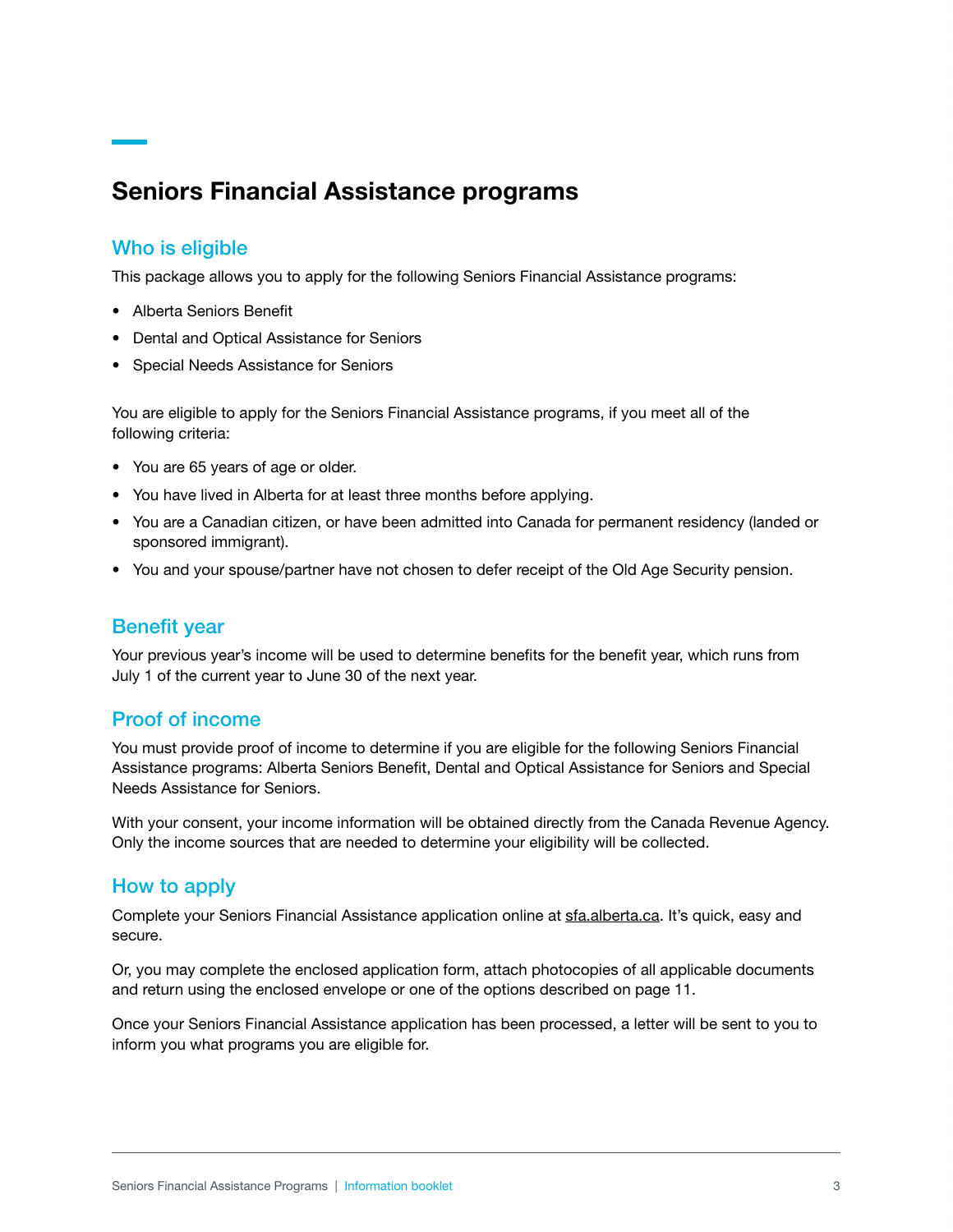# Alberta Seniors Benefit

The Alberta Seniors Benefit program is a monthly benefit paid to seniors with an annual income of \$29,285 or less, or a senior couple with a combined annual income of \$47,545 or less. These income levels are guidelines only, and are for seniors whose income includes full Old Age Security pension. The benefit is determined by:

- the type of accommodation you live in
- your marital/cohabitation status
- your income (combined with your spouse/partner's income if applicable)
- receiving the federal Old Age Security pension (i.e., having lived in Canada for 10 years)

# Maximum benefit available

| <b>Accommodation and Marital/Cohabitation Status</b> | <b>Maximum Annual Benefit</b><br>(if eligible for Old Age Security) |  |  |  |  |
|------------------------------------------------------|---------------------------------------------------------------------|--|--|--|--|
| Homeowner, Renter or Lodge Resident                  |                                                                     |  |  |  |  |
| Single Senior                                        | \$3,431                                                             |  |  |  |  |
| Senior Couple                                        | \$5,146                                                             |  |  |  |  |
| <b>Other Residence Categories</b>                    |                                                                     |  |  |  |  |
| Single Senior                                        | \$2,390                                                             |  |  |  |  |
| Senior Couple                                        | \$4,779                                                             |  |  |  |  |

## Supplementary Accommodation Benefit

The Supplementary Accommodation Benefit supports eligible seniors who reside in a designated supportive living or long-term care facility with monthly accommodation charges. The amount received is determined by:

- your personal income from all sources (line 15000 of the previous year's income tax return) combined with your spouse/partner's income (regardless of age)
- the maximum monthly accommodation charge in designated supportive living and long-term care as set by Alberta Health
- the monthly disposable income amount of at least \$322 (this amount may be used for personal expenses such as personal hygiene, telephone, cable, etc.)

When a couple is required to live apart for health reasons, a review of eligibility is completed to consider the couple as two single seniors living in separate dwellings. This is done by dividing the couple's total combined income equally (50:50 split) and calculating benefits using the single senior income threshold. Seniors whose monthly income from all sources is less than the current private room rate may receive a benefit.

The Supplementary Accommodation Benefit is combined with the Alberta Seniors Benefit. You will receive one combined payment each month.

Seniors with low income not eligible for the federal Old Age Security pension, who are residents of designated supportive living and long-term care facilities, are considered for the Supplementary Accommodation Benefit.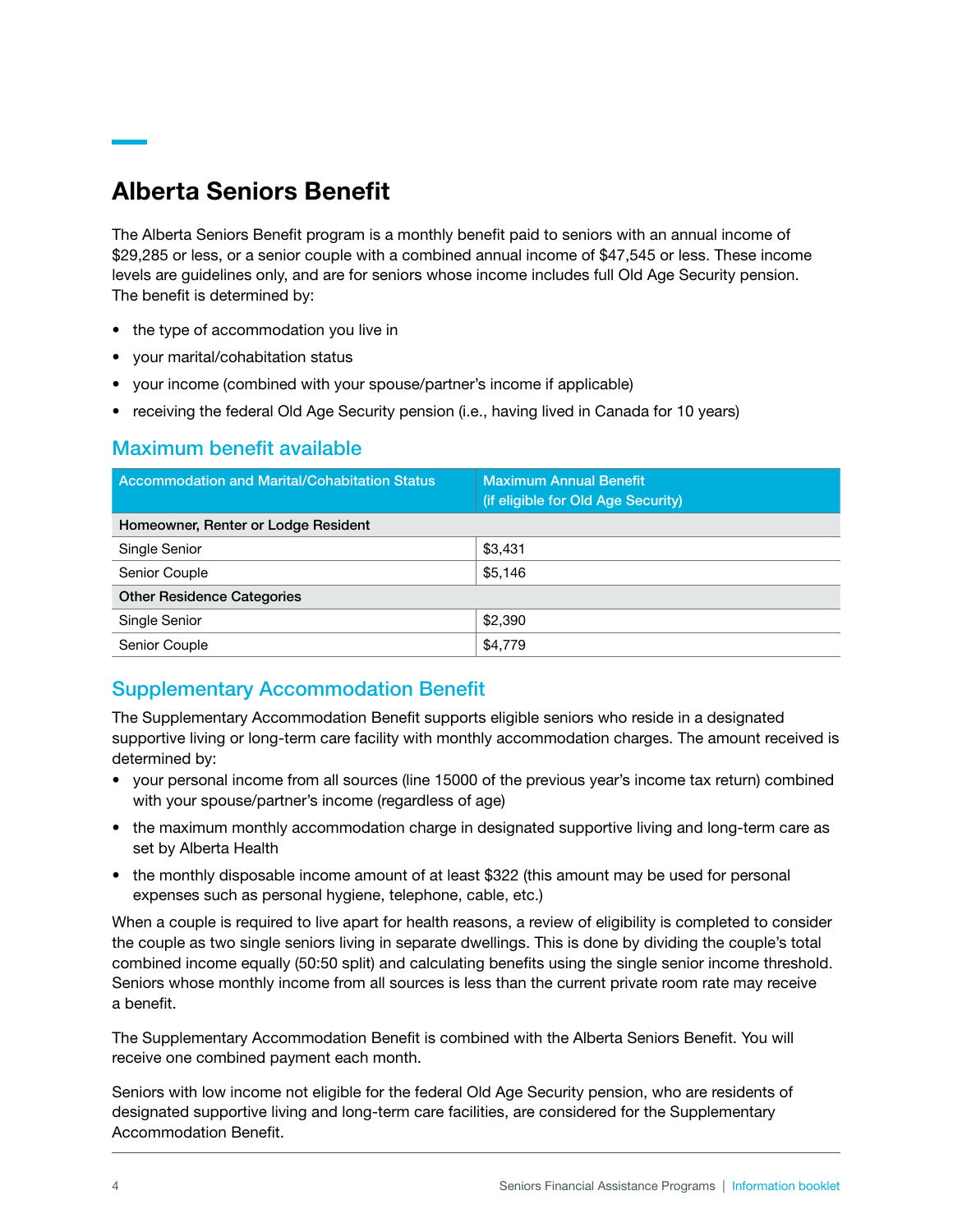# Benefits begin

You are eligible to begin receiving benefits the month of your 65th birthday. If you are a new Alberta resident, you are eligible to begin receiving benefits on the later of the following dates:

- the month of your 65th birthday
- the month following three months of permanent residency in Alberta (for example if you moved to Alberta on July 15, you are eligible to receive benefits on October 1)

## Retroactive benefits

Benefits are paid retroactive for up to 11 months before the date your application is received, but not earlier than your 65th birthday or three months of permanent residency in Alberta.

#### Benefits end

- the month after you leave Alberta to live in another province or country
- the month following a recipient's death

## **Appeal process**

You may appeal a decision regarding your Alberta Seniors Benefit file or benefit amount.

#### Step1: Write a letter of appeal

Send information and supporting documentation that will assist with the review of your file to:

Director, Seniors Financial Assistance Seniors and Housing PO Box 3100 Edmonton AB T5J 4W3 Fax: 780-422-5954

Or online at: seniors-housing.alberta.ca/submit-documents

#### Step 2: Request a final review

If your concern is not resolved, request a final review by the program by writing to:

**Assistant Deputy Minister** Seniors and Strategic Services Division Seniors and Housing PO Box 3100 Edmonton AB T5J 4W3 Fax: 780-422-5954

#### Step 3: Complete and return a Notice of Appeal form

Once Step 2 is complete, a Notice of Appeal form will be mailed to you. Follow the instructions provided with the form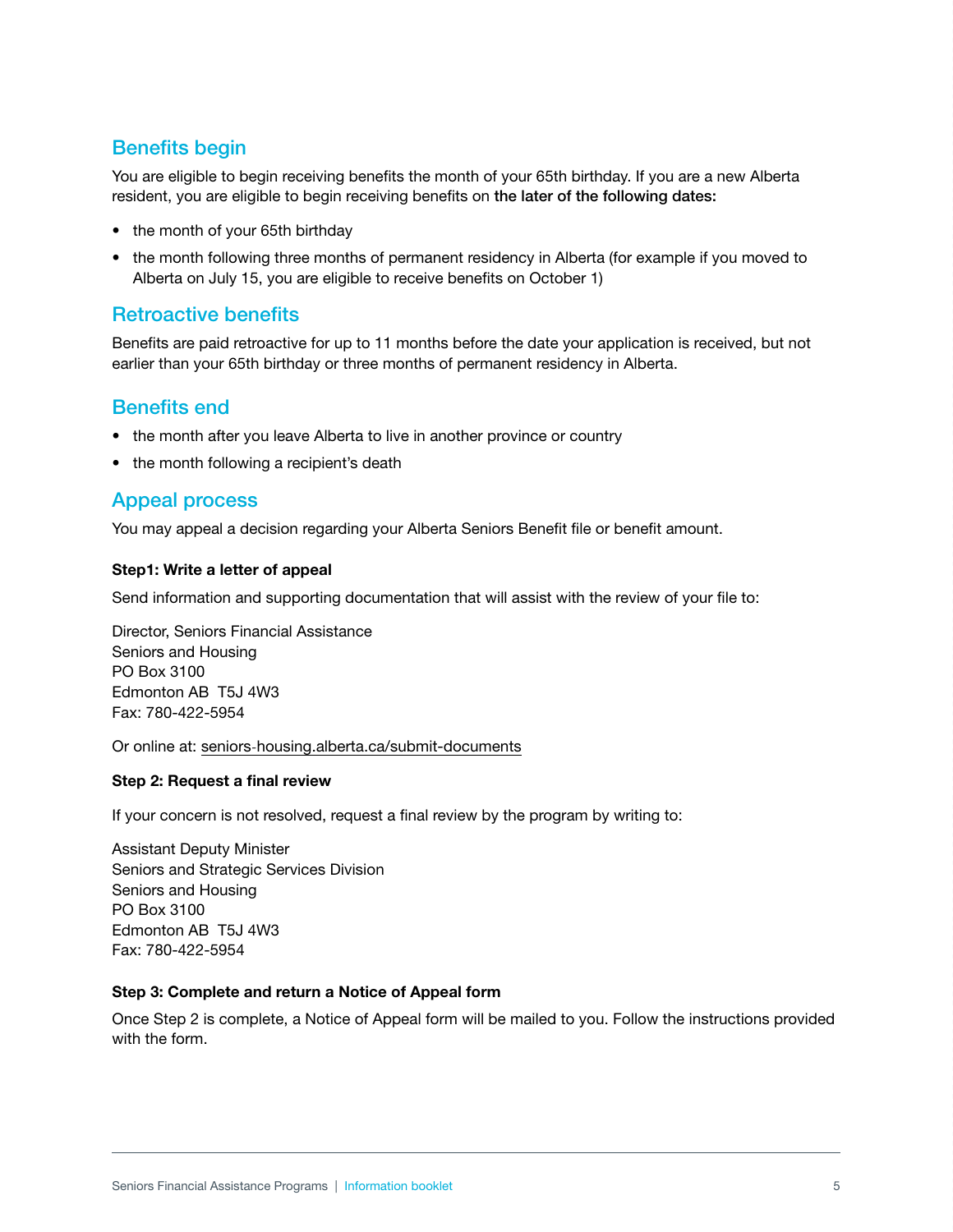# Dental and Optical Assistance for Seniors programs

The Dental Assistance for Seniors Program provides basic dental coverage to a maximum of \$5,000 every five years. This includes services such as examinations, scaling/root planing, fillings, extractions, root canals and dentures.

The Optical Assistance for Seniors Program provides funding towards the purchase of prescription eyeglasses to a maximum of \$230 every three years. Eye exams for seniors are funded by the Alberta Health Care Insurance Plan, once per year.

## Who is eligible

Eligibility for the Dental and Optical Assistance for Seniors Programs is determined by using a senior's total income (refers to line 15000 of an Albertan's federal tax return) as reported to the Canada Revenue Agency in the previous tax year.

| <b>Marital status</b>                                       | <b>Total household annual</b><br><i>income</i> | <b>Dental benefits</b>            | <b>Optical benefits</b> |
|-------------------------------------------------------------|------------------------------------------------|-----------------------------------|-------------------------|
| Single senior                                               | \$0 to \$29,285                                | 100%*<br>(maximum coverage)       | Up to \$230             |
|                                                             | \$29,286 to \$31,675                           | 99 to 10%**<br>(partial coverage) | Up to \$115             |
|                                                             | Over \$31,675                                  | Not eligible                      | Not eligible            |
|                                                             |                                                |                                   |                         |
| Senior couple<br>(includes income of non-<br>senior spouse) | \$0 to \$58,570                                | 100%*<br>(maximum coverage)       | Up to \$230             |
|                                                             | \$58,571 to \$63,350                           | 99 to 10%**<br>(partial coverage) | Up to \$115             |
|                                                             | Over \$63,350                                  | Not eligible                      | Not eligible            |

The coverage rate is the percentage you may be funded under the Dental Assistance for Seniors program. For more information about the plan's fee schedule, please visit: open alberta .ca/publications/ dental-assistance-for-seniors-program-schedule-of-procedures-and-fees

\*Maximum coverage means you will be funded 100% of the fee as listed within the Dental Assistance for Seniors Program Fee Schedule.

\*\*Partial coverage means you will be funded 10% to 99% of the fee as listed within the Dental Assistance for Seniors Program Fee Schedule.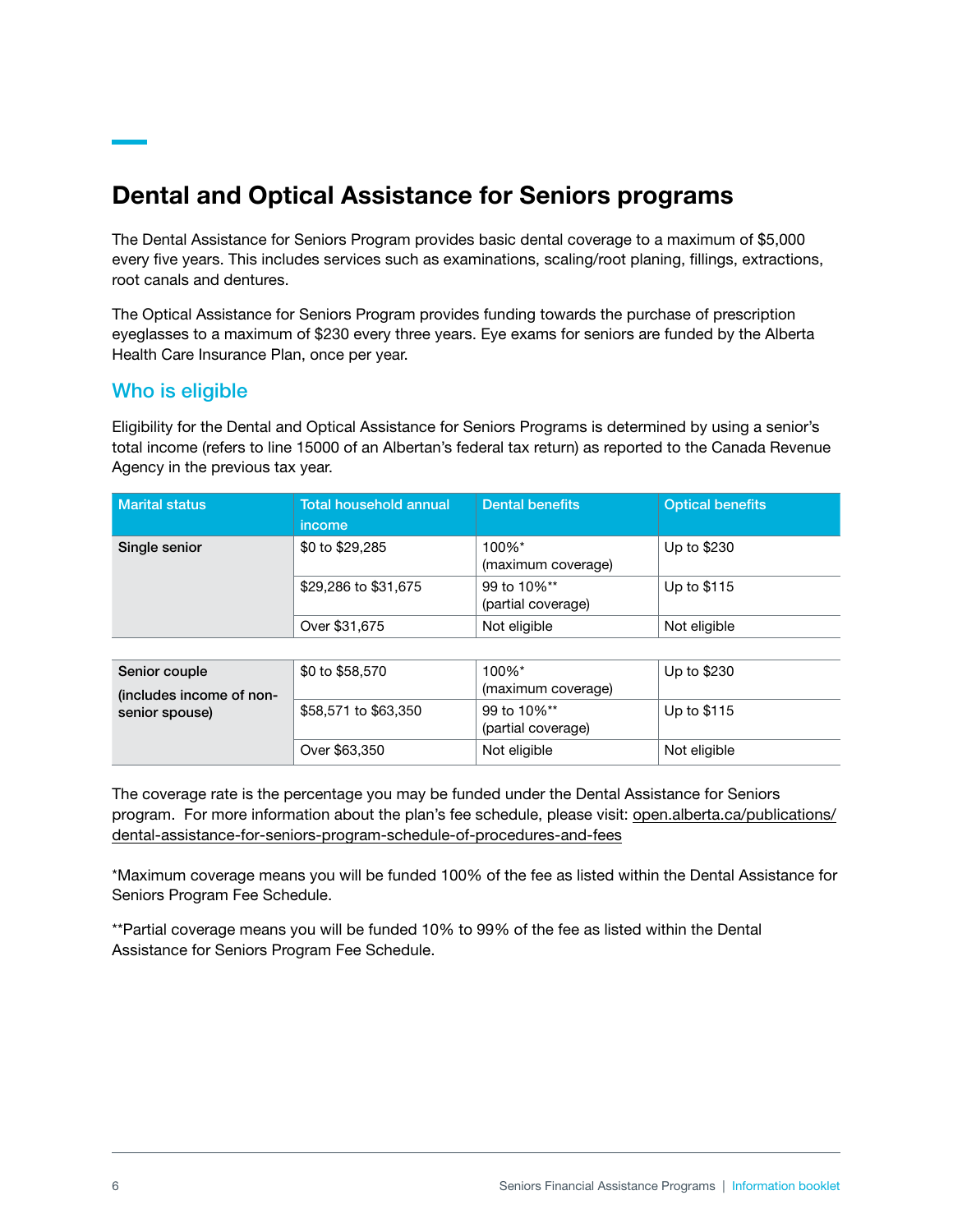## How it works

Prior to receiving a dental or optical service, it is important to ask your service provider to submit a predetermination (cost estimate) to the Alberta Dental Service Corporation (www.adsc.org) for dental claims and/or Alberta Blue Cross [\(www .ab .bluecross .ca\)](https://www.ab.bluecross.ca/) for optical claims . Your service provider can confirm your level of coverage and identify the amount you may be responsible for paying .

## For more information about your claim:

#### **Dental**

Alberta Dental Service Corporation Toll-free: 1-800-232-1997 Edmonton: 780-426-7526

Alberta Dental Service Corporation 200 - 17010 103 Ave NW Edmonton AB T5S 1K7

www.adsc.org

#### **Optical**

Alberta Blue Cross Toll-free: 1-800-661-6995 Edmonton: 780-498-8000 Calgary: 403-234-9666

Alberta Blue Cross PO Box 26000 Station Main Edmonton AB T5J 2P4

www.ab.bluecross.ca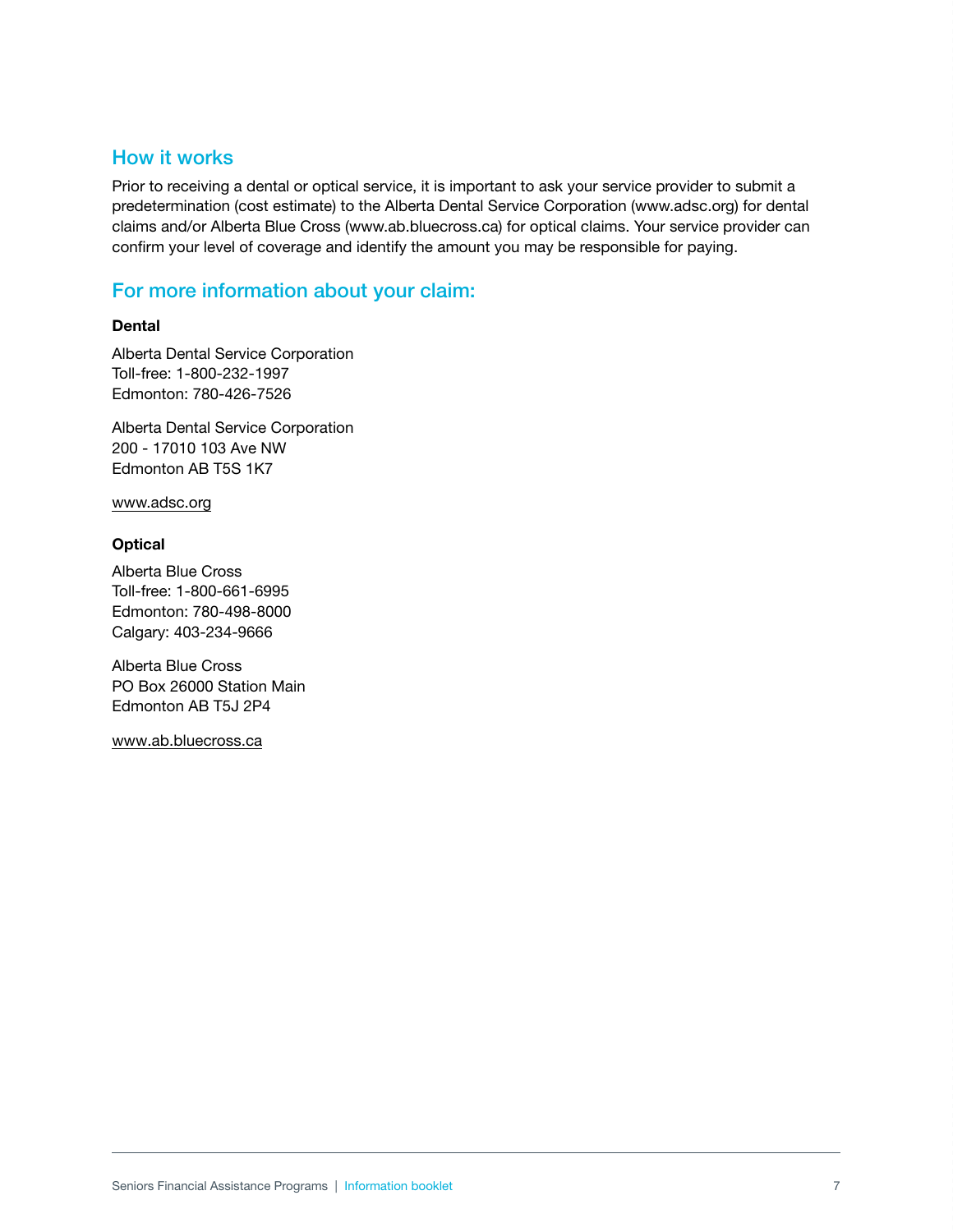# Special Needs Assistance for Seniors program

The Special Needs Assistance for Seniors program provides a lump-sum payment to eligible seniors with low income towards the cost of appliances and specific health and personal supports. The maximum assistance available is \$5,105 in a benefit year (July 1 to June 30).

## Who is eligible

A single senior's or senior couple's total annual income and the expense or item requested are used to determine the amount funded.

Seniors must complete the Seniors Financial Assistance application form to enrol in the program. Once you are notified of your eligibility for Seniors Financial Assistance programs, you can make a claim by providing an estimate or receipt for an item funded by the program.

## Income eligibility

To be eligible for assistance, your total income (line 15000) of your tax return needs to meet these levels:

|                      | Primary/Secondary | <b>Primary Only</b> | No Funding    |
|----------------------|-------------------|---------------------|---------------|
| Single Senior        | \$0 - \$24,885    | \$24,886 - \$29,285 | Over \$29,285 |
| <b>Senior Couple</b> | $$0 - $39,345$    | \$39,346 - \$47,545 | Over \$47,545 |

## What is covered

For a full list of eligible items and program requirements or to apply online, visit alberta.ca/seniorsspecial-needs-assistance.aspx

Or call the Alberta Supports Contact Centre toll-free at 1-877-644-9992 to request a Special Needs Assistance for Seniors Information Booklet.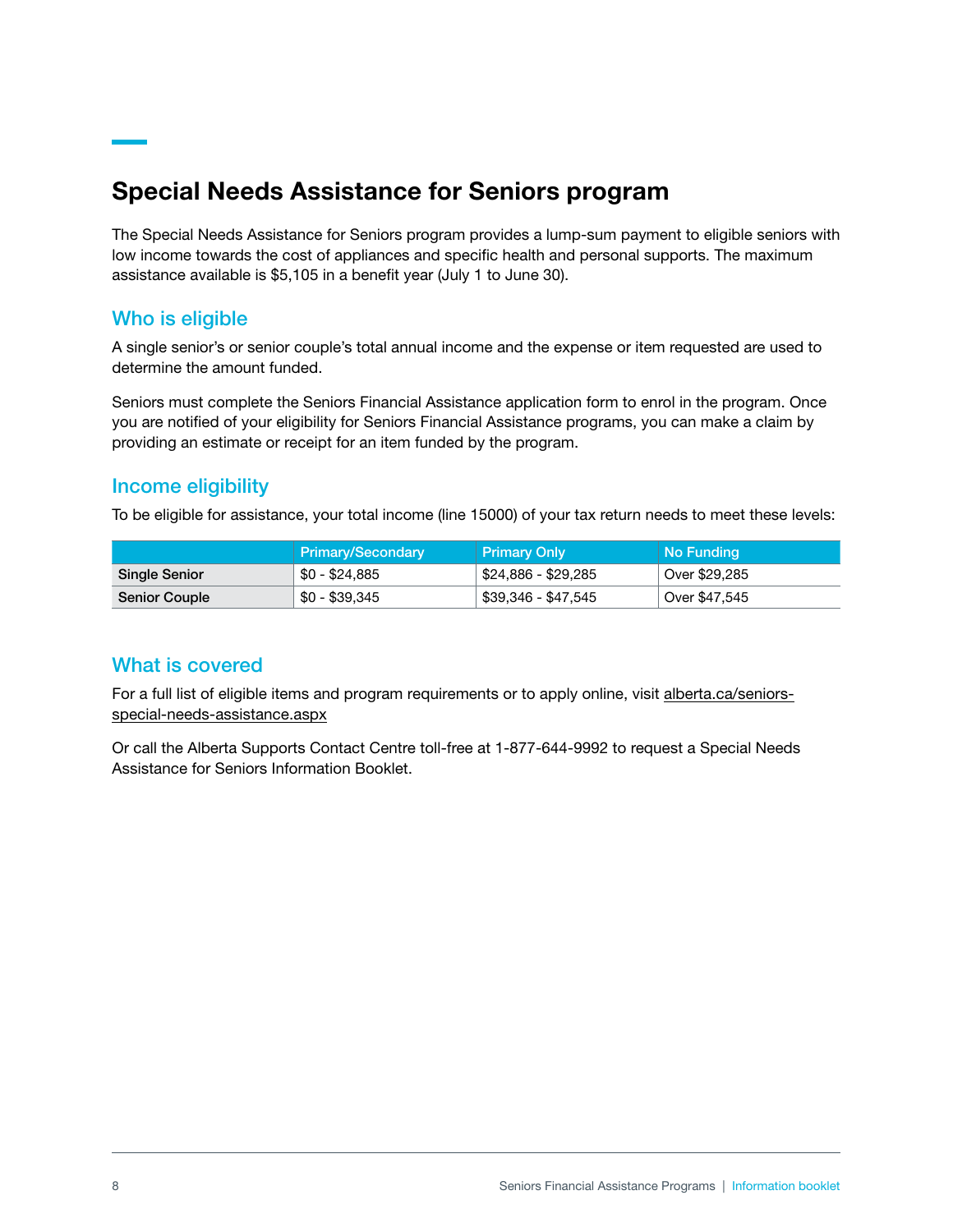# Seniors Home Adaptation and Repair Program

The Seniors Home Adaptation and Repair Program provides low-interest home equity loans to help senior homeowners finance home repairs, adaptations and renovations.

The program provides a maximum loan amount of \$40,000. A loan will be repaid upon the sale of the property, or earlier if the senior chooses with no penalty. Monthly repayments are not required.

#### Who is eligible

To qualify for a loan under this program you must meet all of the following criteria:

- be age 65 years or older
- be an Alberta resident for at least three months
- own a residential property in Alberta
- have an annual household income of \$75,000 or less
- maintain a minimum of 25 per cent equity in your home

#### What is covered

The Seniors Home Adaptation and Repair Program is designed to help cover the cost of home repairs, adaptations and renovations that help seniors remain safe and secure in their home. Adaptations or repairs will be considered if they improve energy efficiency or increase the physical safety, mobility, independence or health and well-being for the senior homeowner.

#### Interest charge

Simple interest (not compounded) will be charged once a loan is approved. The interest rate is variable and is reviewed twice a year in April and October and may be adjusted accordingly.

#### Applying to the program

You must complete and submit a Seniors Home Adaptation and Repair Program application form to apply to the program.

To request an application form or for more information on eligible items and current interest rate, visit [alberta.ca/seniors-home-adaptation-repair-program.aspx](https://www.alberta.ca/seniors-home-adaptation-repair-program.aspx) or call the Alberta Supports Contact Centre toll-free at 1-877-644-9992.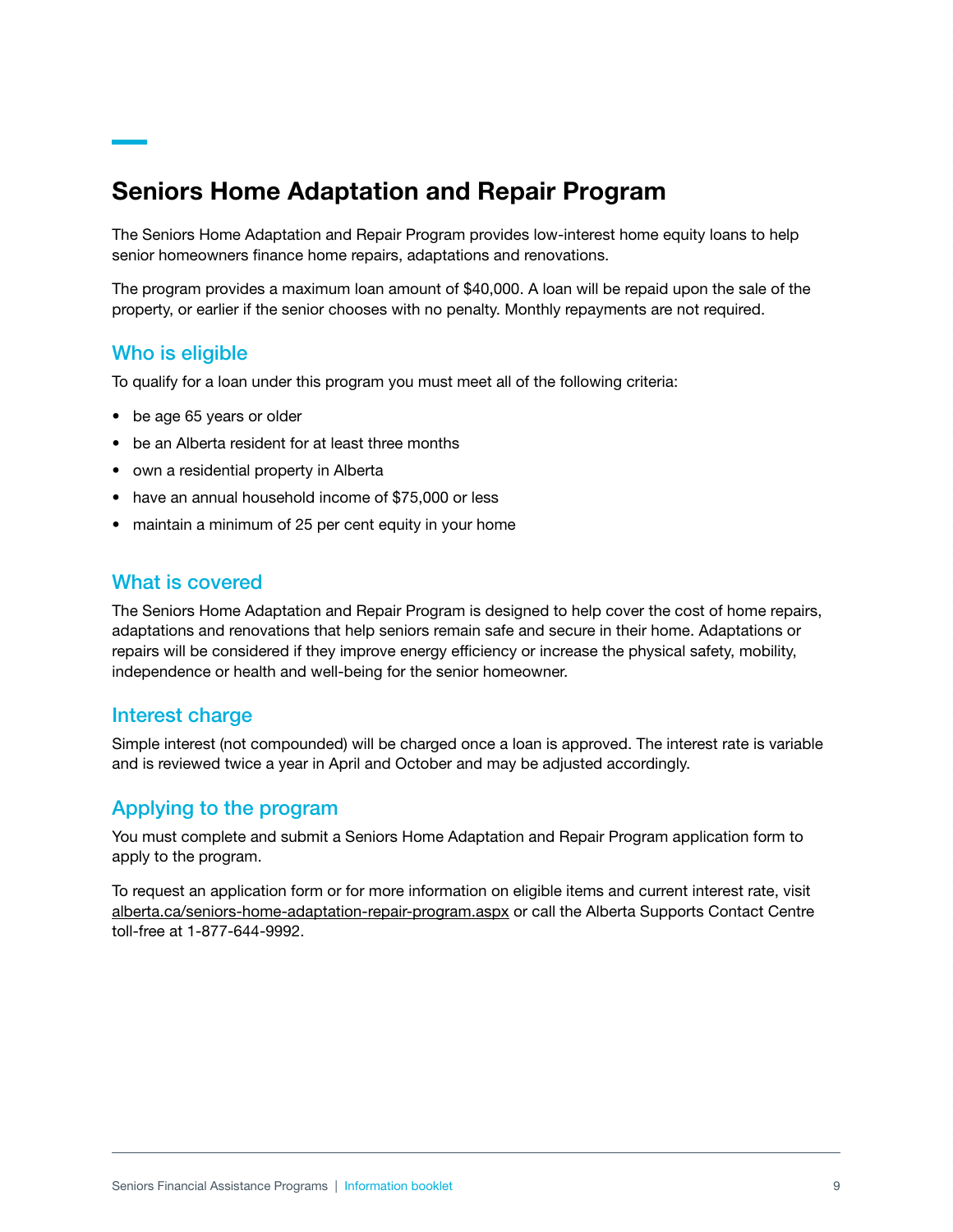# Seniors Property Tax Deferral Program

The Seniors Property Tax Deferral Program allows eligible senior homeowners to defer all or part of their property taxes through a low-interest home equity loan. If you qualify, the Government of Alberta will pay your residential property taxes directly to your municipality on your behalf. You re-pay the loan, with interest, when you sell the home, or sooner if you wish. Monthly repayments are not required.

## Who is eligible

To qualify for the Seniors Property Tax Deferral Program, you must meet all of the following criteria:

- be age 65 years or older
- be an Alberta resident for at least three months
- own a residential property in Alberta
- have a minimum of 25 per cent equity in your home

Only residential properties are eligible. The home must be your primary residence (that is, the place where you live most of the time).

If you owe arrears from previous years' property taxes, you can still apply to the Seniors Property Tax Deferral Program, as long as you have a minimum of 25 per cent equity in your home.

#### Interest charge

The Seniors Property Tax Deferral Program charges simple interest (not compounded). Interest charges start the day the program pays your residential property taxes to the municipality on your behalf and ends when the loan is paid in full. The interest rate is variable and is reviewed twice a year in April and October and may be adjusted accordingly.

# Applying to the program

Complete and return a Seniors Property Tax Deferral application form to apply to the program.

[For an application form or for information on the current interest rate, visit alberta.ca/seniors-property](https://www.alberta.ca/seniors-property-tax-deferral-program.aspx)tax-deferral-program.aspx or call the Alberta Supports Contact Centre toll-free at 1-877-644-9992.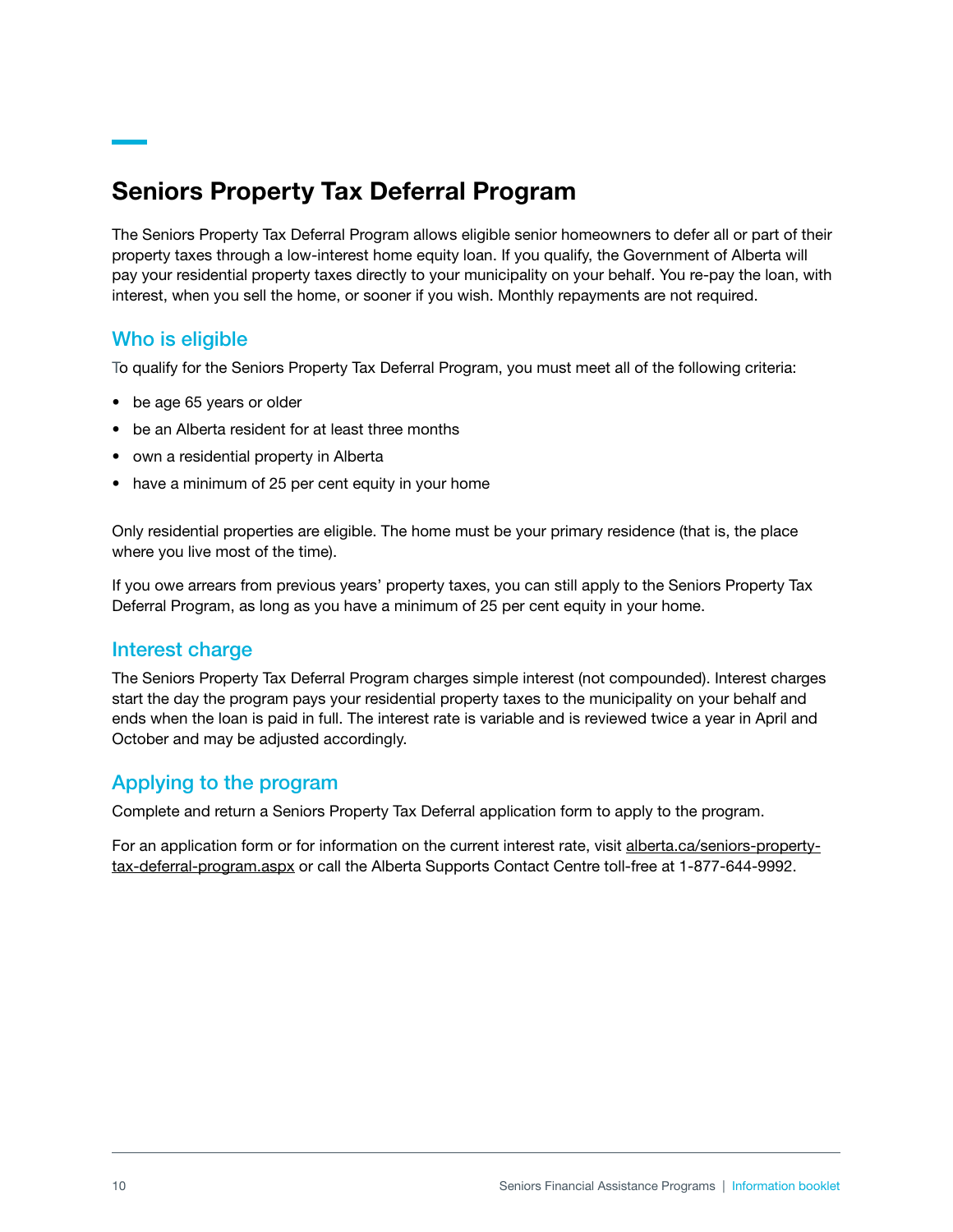# Additional information

#### Collection of personal information

The personal information provided to Alberta Seniors and Housing, including information provided by the Canada Revenue Agency, is collected under the authority of the *Seniors Benefit Act* (RSA 2000) and the *Seniors Benefit Act General Regulation* and managed in accordance with the *Freedom of Information and Protection of Privacy Act* (RSA 2000). The information will be used for the purpose of administering the Seniors Financial Assistance Programs, including the Alberta Seniors Benefit, Special Needs Assistance for Seniors, and Dental and Optical Assistance for Seniors programs.

Alberta Seniors and Housing will share your personal information with Alberta Health to enable that department to administer other programs for seniors.

# Contact information

#### Seniors financial assistance online services

To apply for benefits and access financial and health support programs securely online, visit sfa.alberta.ca and follow the step-by-step instructions.

#### Upload documents online

Easily send your applications, documents and updated information to any seniors financial assistance programs at [seniors-housing.alberta.ca/submit-documents](https://www.seniors-housing.alberta.ca/submit-documents/).

#### **Website**

[alberta.ca/seniors-financial-assistance.aspx](https://www.alberta.ca/seniors-financial-assistance.aspx)

#### Phone

Alberta Supports Contact Centre Toll-free: 1-877-644-9992

TTY users may access information on Government of Alberta programs at: Province-wide: 1-800-232-7215 In Edmonton: 780-427-9999

Remember to have your Personal Health Number (PHN) ready before calling.

#### Mail

Seniors and Housing PO Box 3100 Edmonton AB T5J 4W3

Fax 780-422-5954